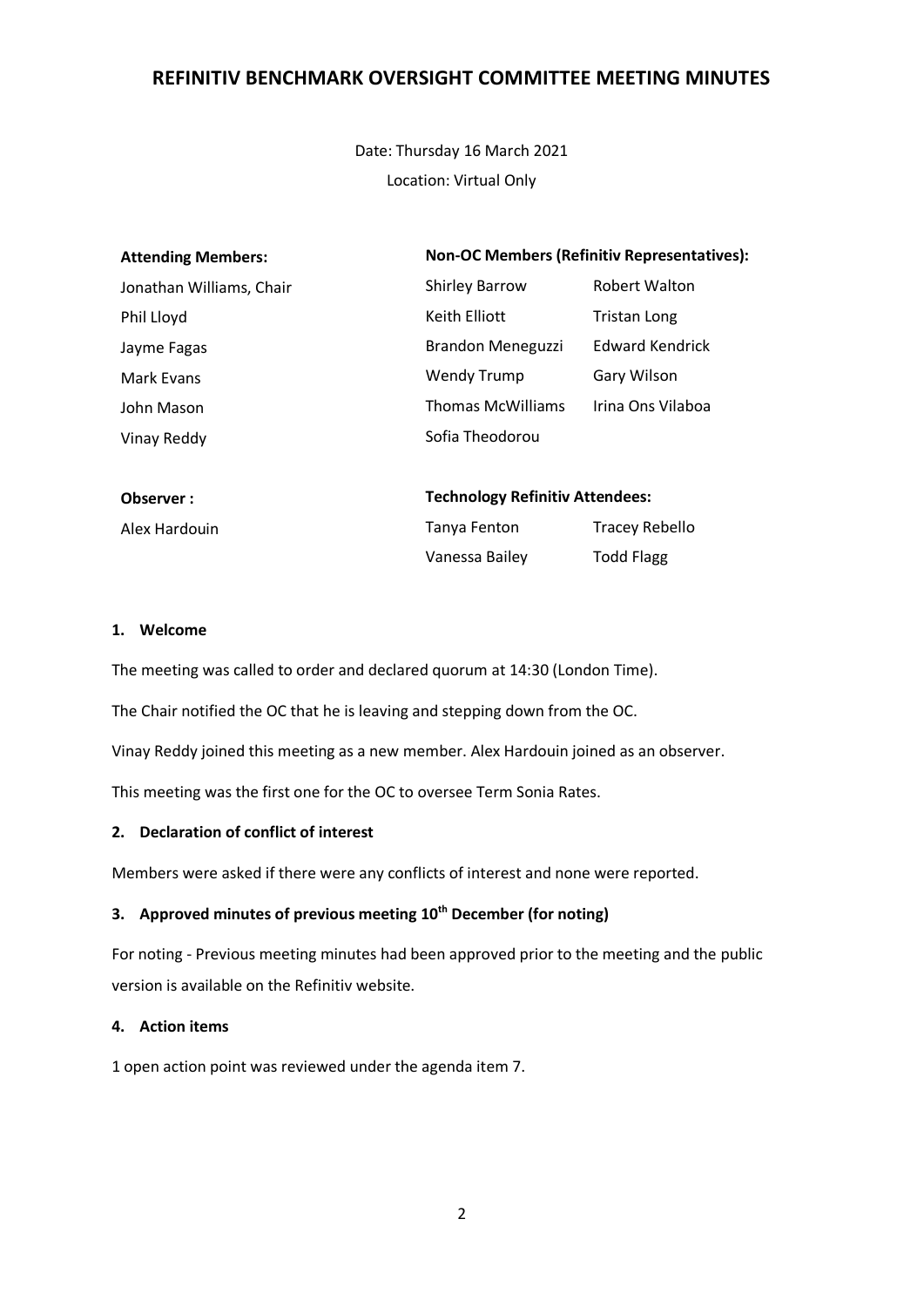# **SAIBOR**

### **5. SAIBOR Content Operations Update**

Content Operations provided an update for the past 3 months.

Late publication on 24<sup>th</sup> Jan. Global Contribution network outage impacted the calculation and publication of SAIBOR. Initial manual publication was at 09:41 GMT, with full publication completed at 11:20 GMT once the required tools were available to the Benchmark Operations team. Frequent communication was made with SAMA throughout the incident.

### **6. SAIBOR Monitoring & Surveillance Update**

Monitoring & Surveillance provided an update for the past 3 months.

- No material matters were identified, and all alerts were closed by Monitoring & Surveillance with no further action taken.
- Alert volumes continued in line with those seen through September to November, with SAMA keeping the Repo and Reverse Repo rates unchanged since March 2020. A briefing to the OC was provided on the observations of the movement of the different types of the alerts over the months.

### **7. SAIBOR Methodology Update**

The Benchmark Manager provided an update on SAIBOR Methodology and the action item.

- It was noted that the proposed Methodology is now being developed and will be subject to RBSL consultation. Refinitiv will finalise the RBSL consultation in due course.
- Key features of the proposed Methodology for SAIBOR were introduced to the OC.
- SAIBOR contributions panel is currently 12 banks and will reduce to 11 due to two banks merging.
- OC agreed the development of the Methodology was moving in the right direction.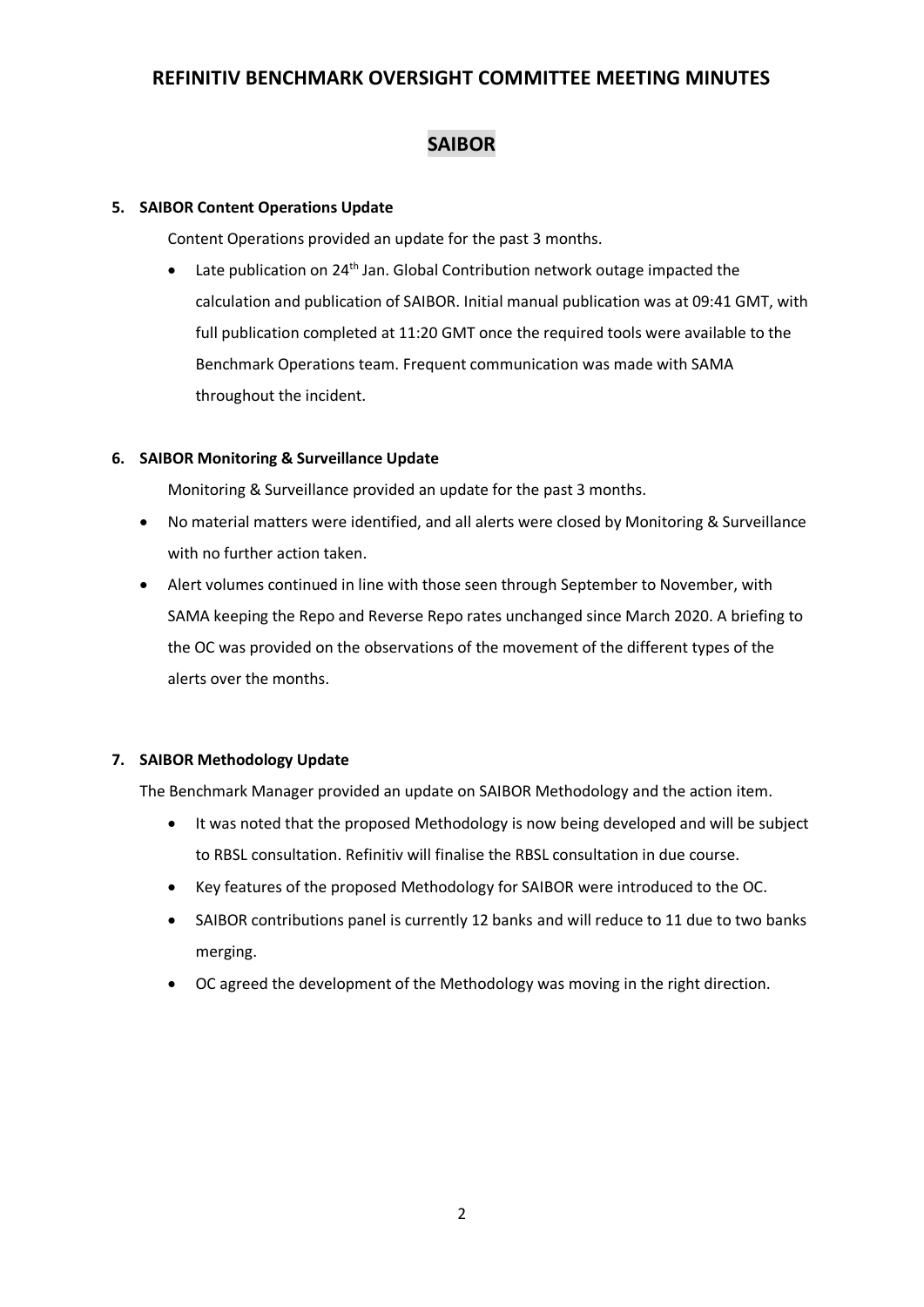# **Convertibles**

#### **8. Operations Update for Convertibles**

8.1 Index Management

The Index Manager provided an update on Index Management.

• A restatement occurred in February due to the weakness of the price input process following a delay in the delivery of the prices by the independent index price provider. Actions have been taken to improve the robustness of the process and minimise the risk of a restatements due to the delayed pricing delivery.

8.2 Convertibles Content Operations.

Content Ops provided an update around the resource plan, streamlining the decision workflow and service model.

#### **9. Technology Update**

Technology team provided an update on the progress of service provider Knowledge Transition plan and the related strategic platform enhancement plan.

#### **10. Methodology Update**

The Index Manager confirmed 2 changes have been raised to the Board and approved.

## **Refinitiv Term SONIA**

#### **11. Introduction**

The Benchmark Manager briefed the OC on the background of Term SONIA.

#### **12. Content Operation Update**

Update wasn't provided at the meeting due to time constraints. To be addressed at the next meeting.

#### **13. Monitoring and Surveillance Update**

Update wasn't provided at the meeting due to time constraints. To be addressed at the next meeting.